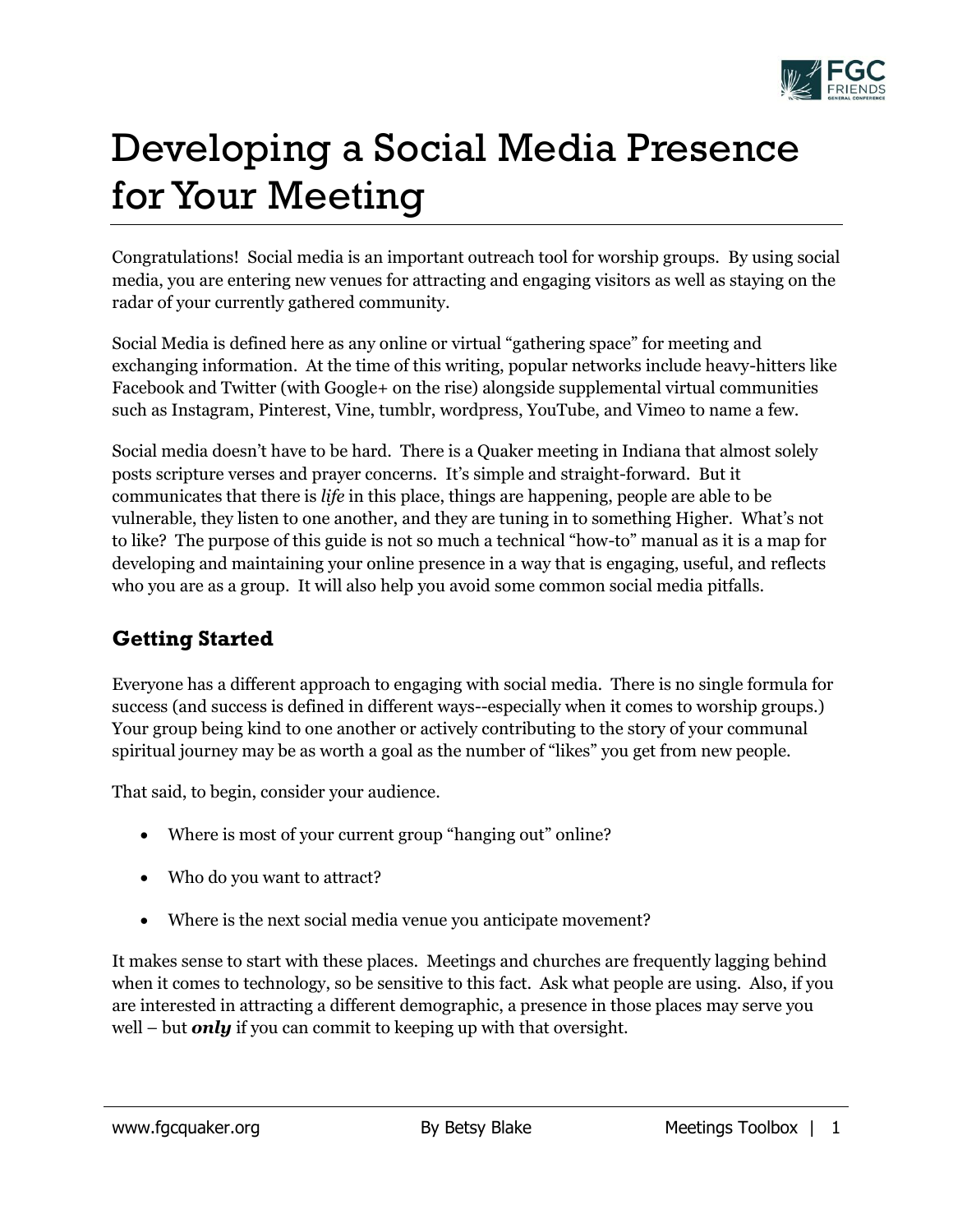

Ask one, consistent person at a time to be the content manager. This will be the person who "oversees" your social media presence. Her or his role is to judiciously post updates as needed, field any questions, and delete any inappropriate content that a visitor might post. Others can (and should!) post, but your Content Manager ensures consistency in your outreach.

If you do not have that person yet, don't fear. Go ahead and set up a social media profile anyway! Insert basic information so people can find you and a photo or two. Go ahead and establish a space so you can be found! People will search for you. Don't worry about perfection; just insert the facts to start.

- Where are you located?
- When do you meet?
- Who are you?
- What are you doing?

If you *do* have someone, start with the same process and build from there.

## **Developing Your Voice**

Learning to create a voice that speaks for all and yet is unique to your group can be a bit of an art. As you develop your emerging voice, here are some useful considerations:

#### **Do:**

Be real.

Be warm.

Be yourself. Speak authentically. Authenticity is what sticks out on the internet and makes you attractive.

Post events. Make sure the information is concise and give it the "who, what, when, where, how" check.

Post fresh spiritual insight. What is alive in your group? Are there quotes, stories, images that tell about what's spiritually nourishing with your group right now? This is where the juice is! This is where building relationship and connection begins.

Consider the impact of producing media around your events or even your current spiritual learnings or yearnings. Are you talking/learning about healthy marriages or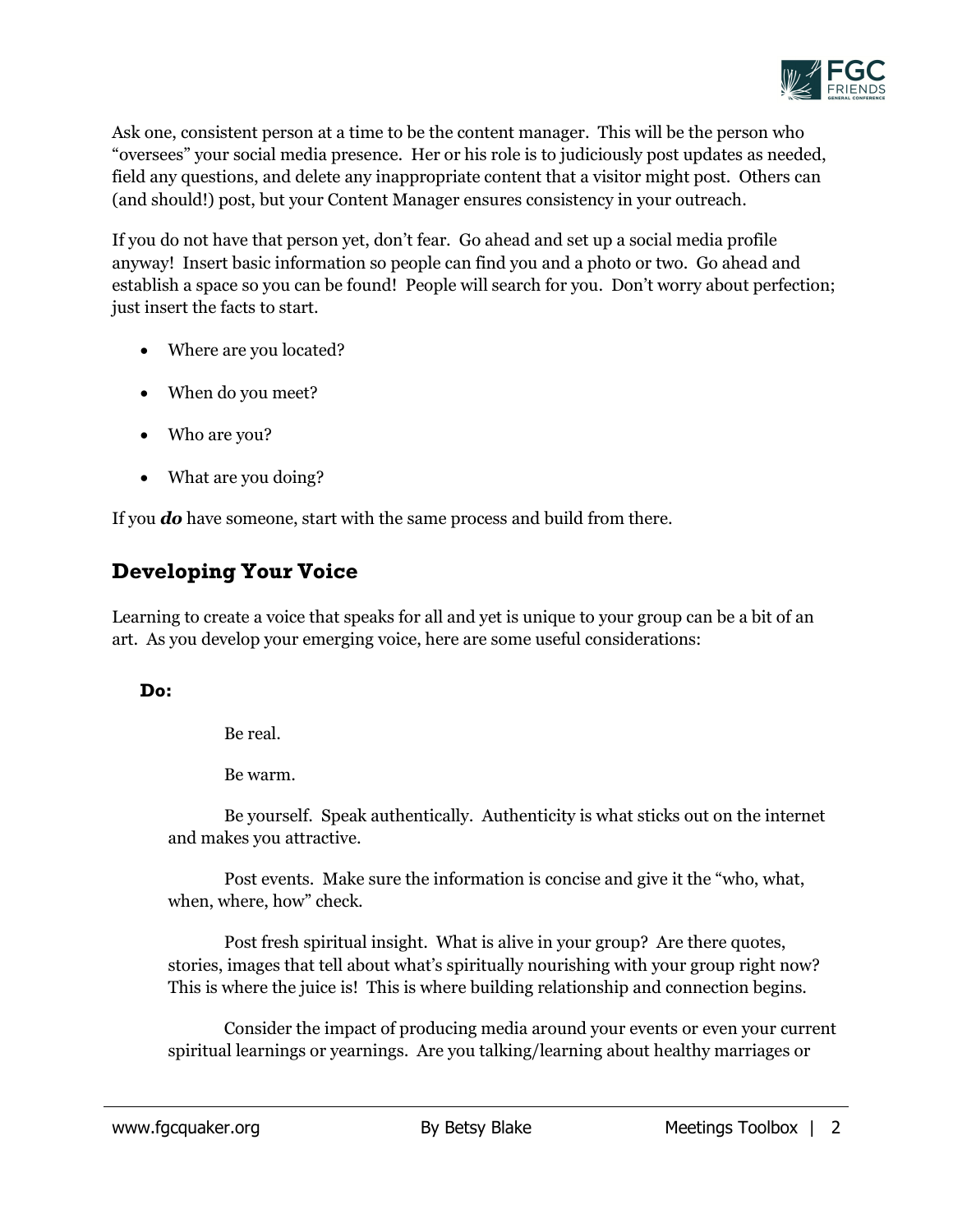

managing money from a spiritual perspective? You might podcast or YouTube some of your talks.

Make a video of your group singing a favorite song! The internet rule-of-thumb is that shorter is always better. Edit well, and keep it short, but content-rich. What's the nub of that great talk, outing, learning, or adventure? Visitors will have to attend to get more! While you can hire an aspiring video editor to get a fresh perspective on what you are doing and how to communicate with those currently outside your group, there are many free tools you can learn to use quite easily.

Think about also having full-length versions for members who may be shut-ins or those who desire relationship with your group, but live at a distance.

Consider "live" tweets from one of your fun activities.

Post 1-2 times a week as a goal. If other members or attenders are posting on your page--that's perfect. That means you may not need to create content as frequently.

Be supportive on and off-line of those who are contributing your group's social media presence.

You can be humorous, but avoid inside jokes or sarcasm. Sarcasm is dangerous online. Don't go there!

Approach your page with the mind (and eye) of a visitor. Make sure your social media presence is inviting and makes sense on a practical level to a visitor.

### **DON'T (Or "Stuff you probably already know, but doesn't hurt to say again"):**

Don't use acronyms. (Spell out the organization and explain what they do and how or why you are affiliated.)

Don't post pictures of your building – unless something newsworthy is happening. Take photos of what's interesting and beautiful around you. It's always good to include people. The vase of flowers on your potluck table, however, also gives a sense of space and personality.

Don't post too, too frequently. It feels like spam.